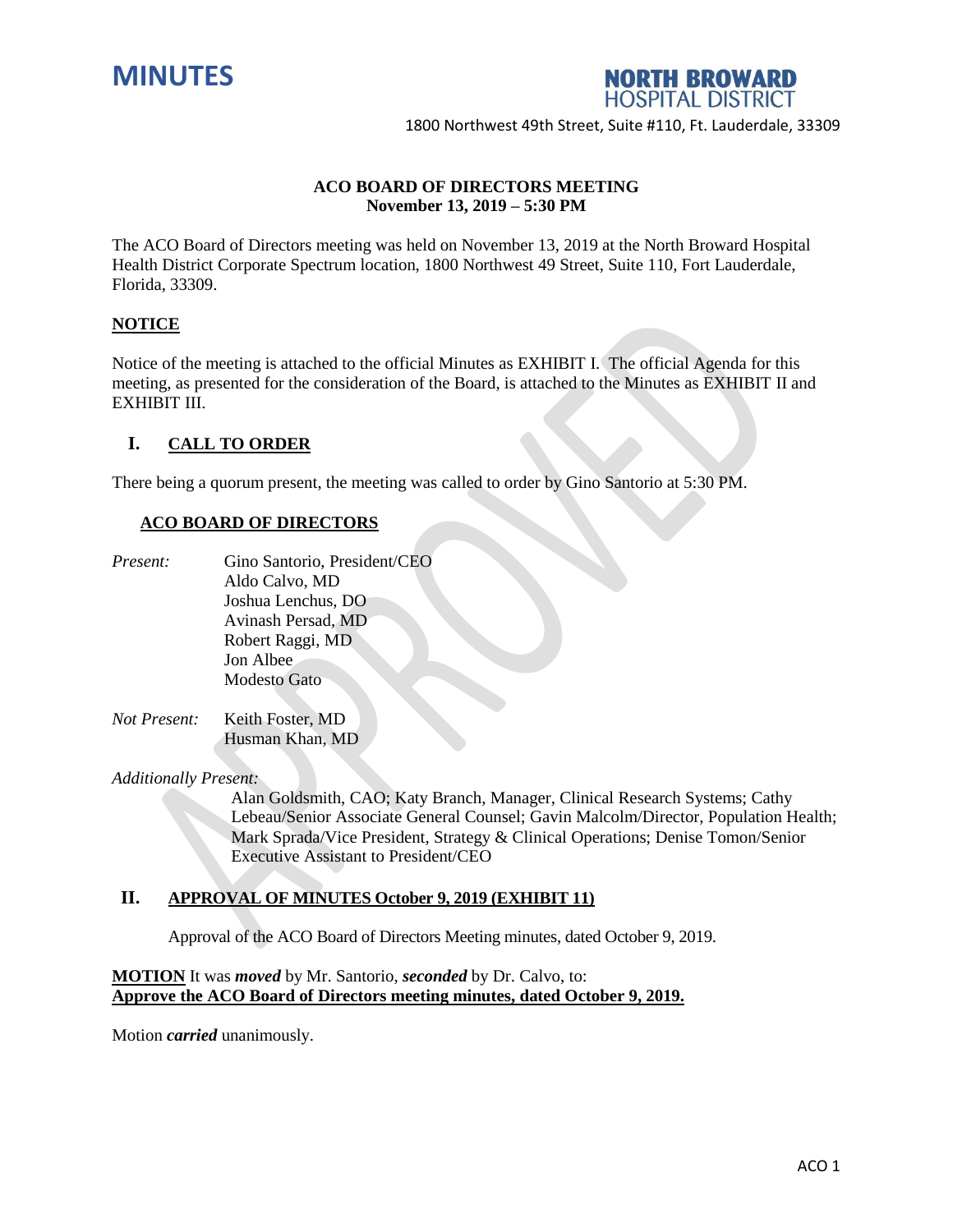



#### **III. SYSTEM UDATES--Alan Goldsmith**

a. Board Approval of Compliance Officer, Brian Kozik

Mr. Goldsmith expressed to the Board the importance of assigning a compliance officer to the ACO to develop and document an effective compliance program. The resume of Broward Health's Chief Compliance Officer, Brian Kozik, was shared for their consideration. Mr. Goldsmith recommended the Board make a motion to appoint Mr. Kozik, who will delegate the responsibility to one of his employees. This person will attend Board meetings and provide updates with Mr. Kozik maintaining oversight of the compliance program.

**MOTION:** It was *moved* by Mr. Albee, *seconded* by Dr. Lenchus that:

### **The ACO Board appoint Brian Kozik as Chief Compliance Officer of the ACO.**

Motion *carried* unanimously.

b. Budget

Broward Health just ended its fiscal year and exceeded budgeted targets, which were ratified at the last Board of Commissioners meeting. There was a downturn in September followed by an upswing in October.

- c. Vice President of Managed Care A new vice president of managed care was hired who will have a very active role in helping the ACO with payer contracts. He will start within the next few weeks.
- d. Procurement Code A new Procurement Code went into effect September 1<sup>st.</sup> Information will be brought to the next meeting for an overview.
- e. Corporate Integrity Agreement (CIA)

The Board of Commissioners certified, for the first time in four years, that we have an effective compliance program in place for our fourth year. There is less than one year left in the CIA, as it will end on August 30, 2020.

Mr. Goldsmith announced that he holds Strategic Planning meetings every Monday with Mr. Sprada and Mr. Malcolm to operationalize aspects of the ACO as it moves forward and will provide monthly progress reports to the Board.

### **IV. COMMITTEE UPDATES—Dr. Calvo and Mr. Malcolm**

a. Clinical Practice Guidelines and Protocols

Dr. Calvo and Mr. Malcolm reported they have presented to several different committees--most recently to the Medical Executive Committee at Broward Health Medical Center. They will be visiting Broward Health North to discuss with the physicians and encourage participation in the ACO.

b. Quality Oversight and Utilization

The Committee met on October  $12<sup>th</sup>$  to review guidelines and outcomes with Dr. Marcu and to discuss where to drill down to identify trends. Trends will be communicated to community and employed physicians to help them adhere to guidelines, and if possible, help them achieve their goals and surpass benchmarks.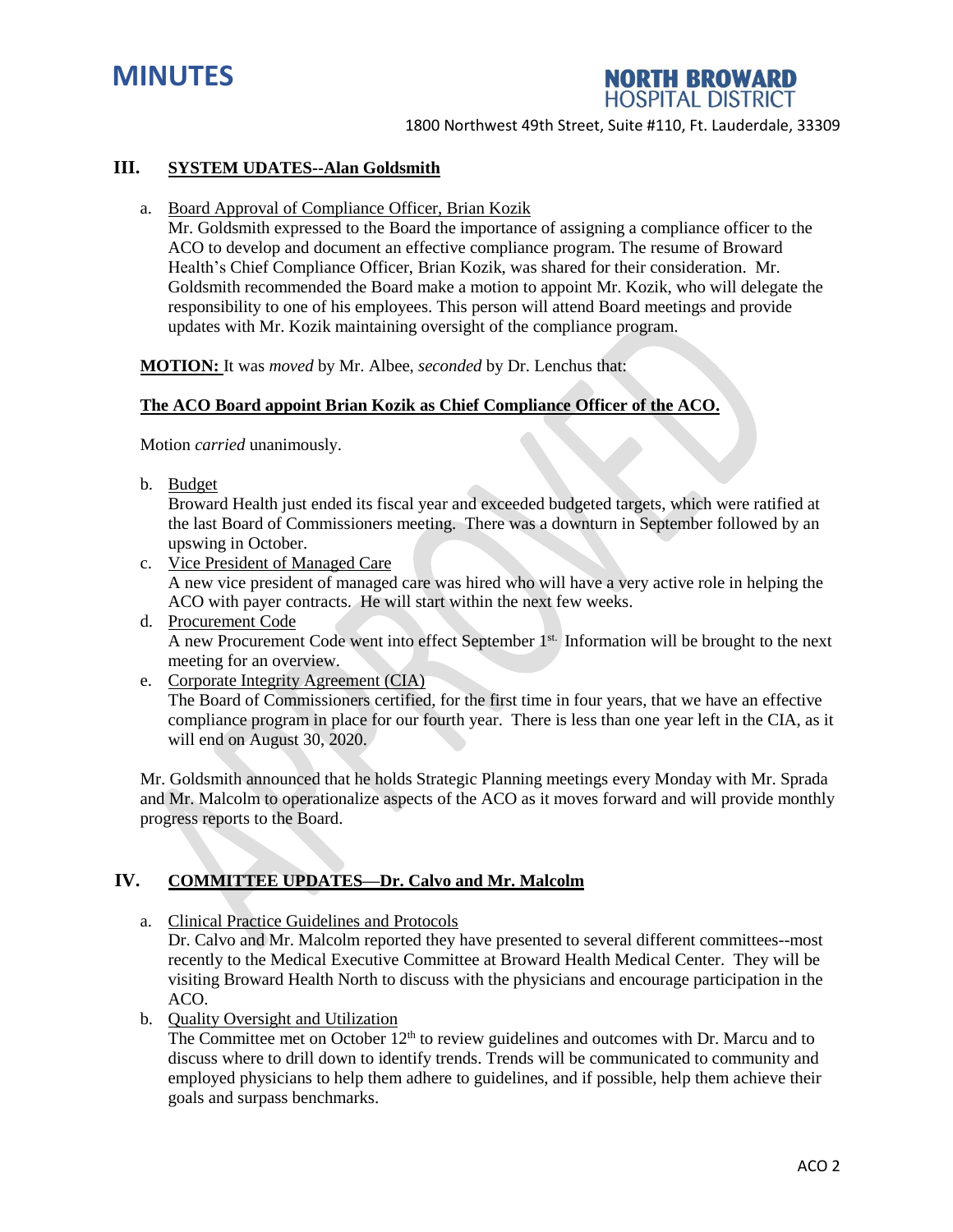



- i. Cigna and AvMed Utilization Opportunities
	- Mr. Malcolm presented and discussed in detail comparison data from Cigna and AvMed that included components of total medical costs, risk scores, and quality and utilization measures. From this data comparison, he outlined different utilization opportunities and emphasized the need to be proactive in getting annual visits completed, reducing inpatient ER utilization and addressing generic dispensing rates.
- c. Infrastructure & Data Analytics
	- i. Ms. Branch presented Population Health solution platforms and modules that will be used to support the ACO. These platforms will gather data from different sources and integrate the information to allow physicians and care managers to visualize and drill down into measures and patient records. She also gave an overview of what is coming next with each platform and announced training will begin at the end of the month and in January.
- d. Patient Engagement: Reported by Mr. Goldsmith
	- i. Call Center Update: A full time employee has been hired to oversee the Call Center which is on track to go-live in January. The Call Center will be open 18-hours a day, with one phone number--answered by a live person to assist patients in booking primary care and follow up office visits.
	- ii. There will also be a nurse on-call 24-hours a day that will also go-live in January.
	- iii. Next steps include bringing clinics on, physical therapy, occupational therapy and screenings.
	- iv. Development of an app is in progress that will be followed by a bot where a live person will answer questions.
	- v. An Executive Steering Committee was created and meets every two weeks to discuss marketing strategies and campaign initiatives.

# **V. LEGAL UPDATE--PROVIDER SERVICES AGREEMENT**

Mr. Goldsmith thanked everyone for providing positive feedback on the contracts. Ms. Lebeau reported that a draft was sent to outside council to come up with a more final version. She explained that the basic intent of the agreement is to have a contract between the ACO and providers so that we know which providers are actually in the ACO, and that the providers understand expectations. Compensation will also be outlined in the contract and reflect fair market value.

## **VI. NEW BUSINESS**

At the next ACO meeting, Mr. Goldsmith would like to discuss how costs associated with the ACO will be allocated and documented, whether it be a policy or contract. This item will be added to the December agenda.

## **VII. BOARD MEMBER COMMENTS**

No comments.